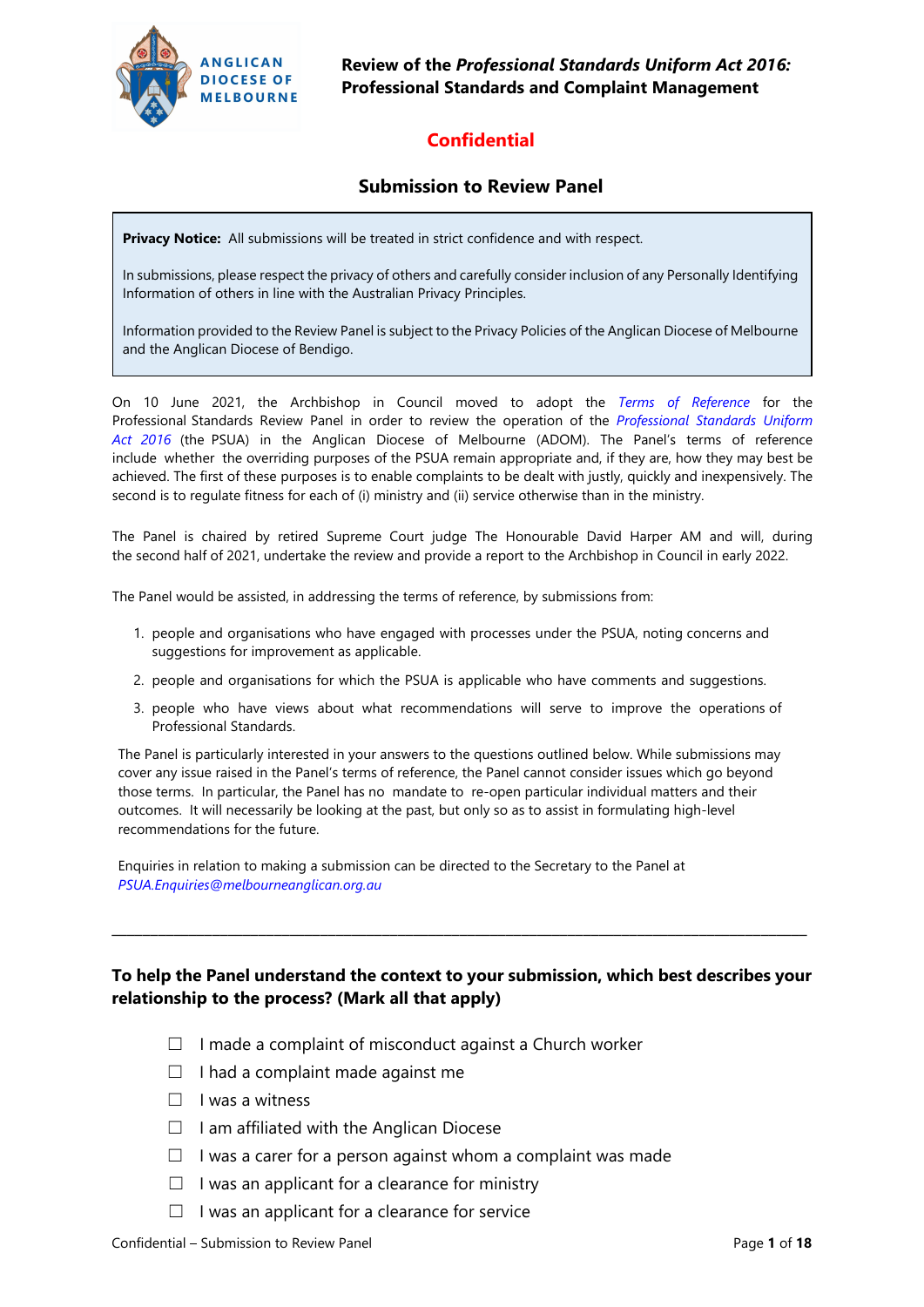- ☐ I am affiliated with Kooyoora
- $\Box$  I was legal counsel for a respondent
- ☐ I was a mediator
- $\Box$  Other (Please specify)

| ,我们也不会有一个人的事情。""我们的人,我们也不会有一个人的人,我们也不会有一个人的人,我们也不会有一个人的人,我们也不会有一个人的人,我们也不会有一个人的人,<br>第二百一十一章 第二百一十一章 第二百一十一章 第二百一十一章 第二百一章 第二百一章 第二百一章 第二百一章 第二百一章 第二百一章 第二百一章 第二百一章 第 |  |  |
|------------------------------------------------------------------------------------------------------------------------------------------------------------------------|--|--|

#### **If you were involved directly or indirectly in the complaint/clearance for ministry processes, what time period was covered by your involvement?**

This submission form is divided into three parts. Part A seeks any feedback you can give on the Clearance for Ministry Process. Part B seeks any feedback you can give on the Clearance for Service Process. Part C seeks any feedback you can give on the Complaints Process. The Panel welcomes, and would be grateful for, any such feedback.

Indeed, the Panel welcomes and would be greatly assisted by all succinct submissions which directly address the Panel's terms of reference. There is no word limit to those submissions or to your answers to those of the questions below which apply to you.

The Panel cannot, however, consider issues which go beyond its terms of reference.

#### **PART A: Clearance for ministry process**

- **AQ1. Thinking about the clearance for ministry process, what is your experience or view of the involvement (if any) of:**
	- **(i) ADOM;**
	- **(ii) the person appointed by Kooyoora as its Director of Professional Standards;**
	- **(iii) the committee appointed by Kooyoora as its Professional Standards Committee;**
	- **(iv) the Professional Standards Board which is independent from Kooyoora.**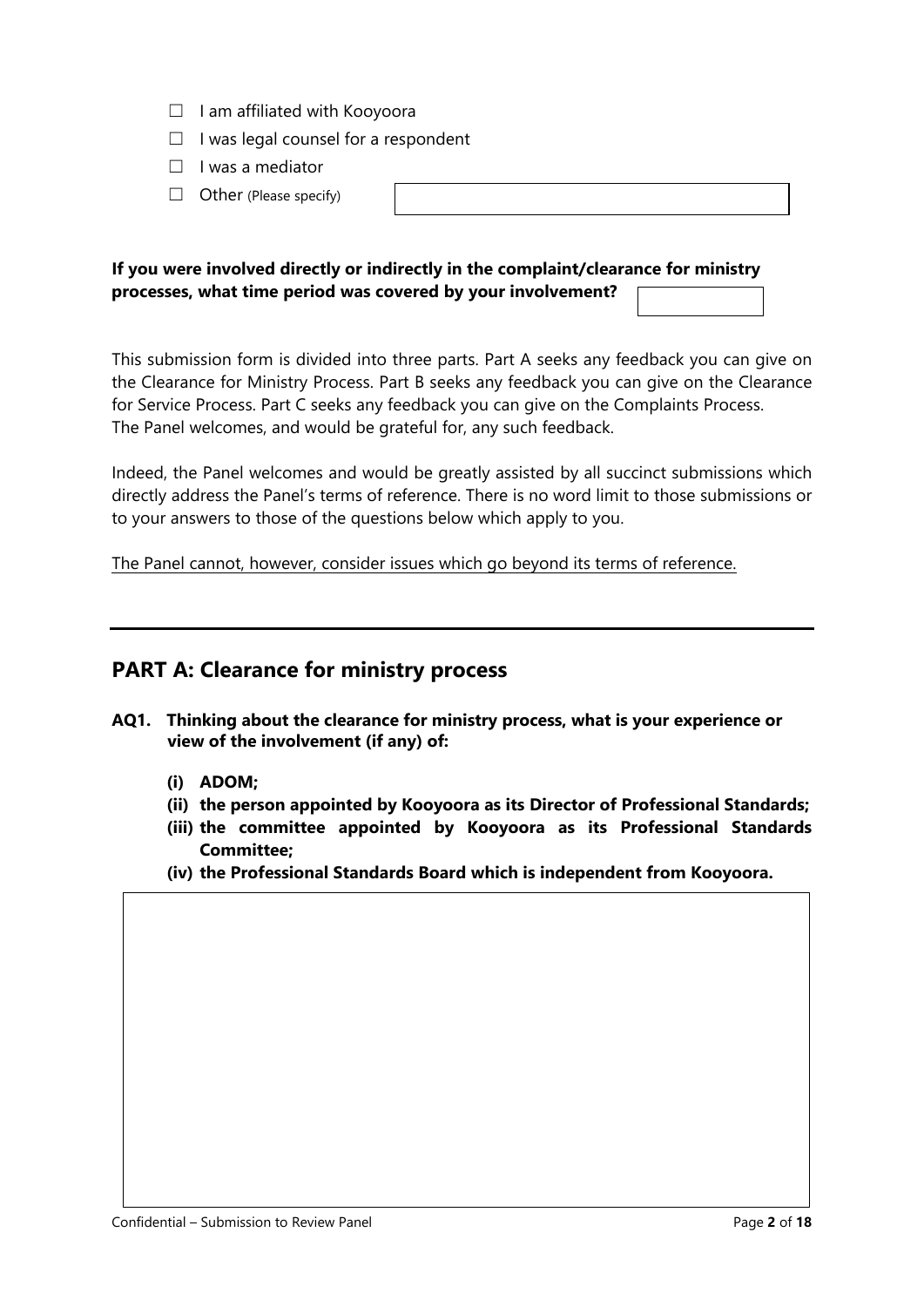- **AQ2. If you have been directly involved in a clearance for ministry process, did you receive appropriate assistance from:**
	- **(i) ADOM;**
	- **(ii) Kooyoora administration;**
	- **(iii) the Director of Professional Standards.**

**If not, in what respects was the assistance inadequate and how could it have been improved? For example information, timeliness or support.**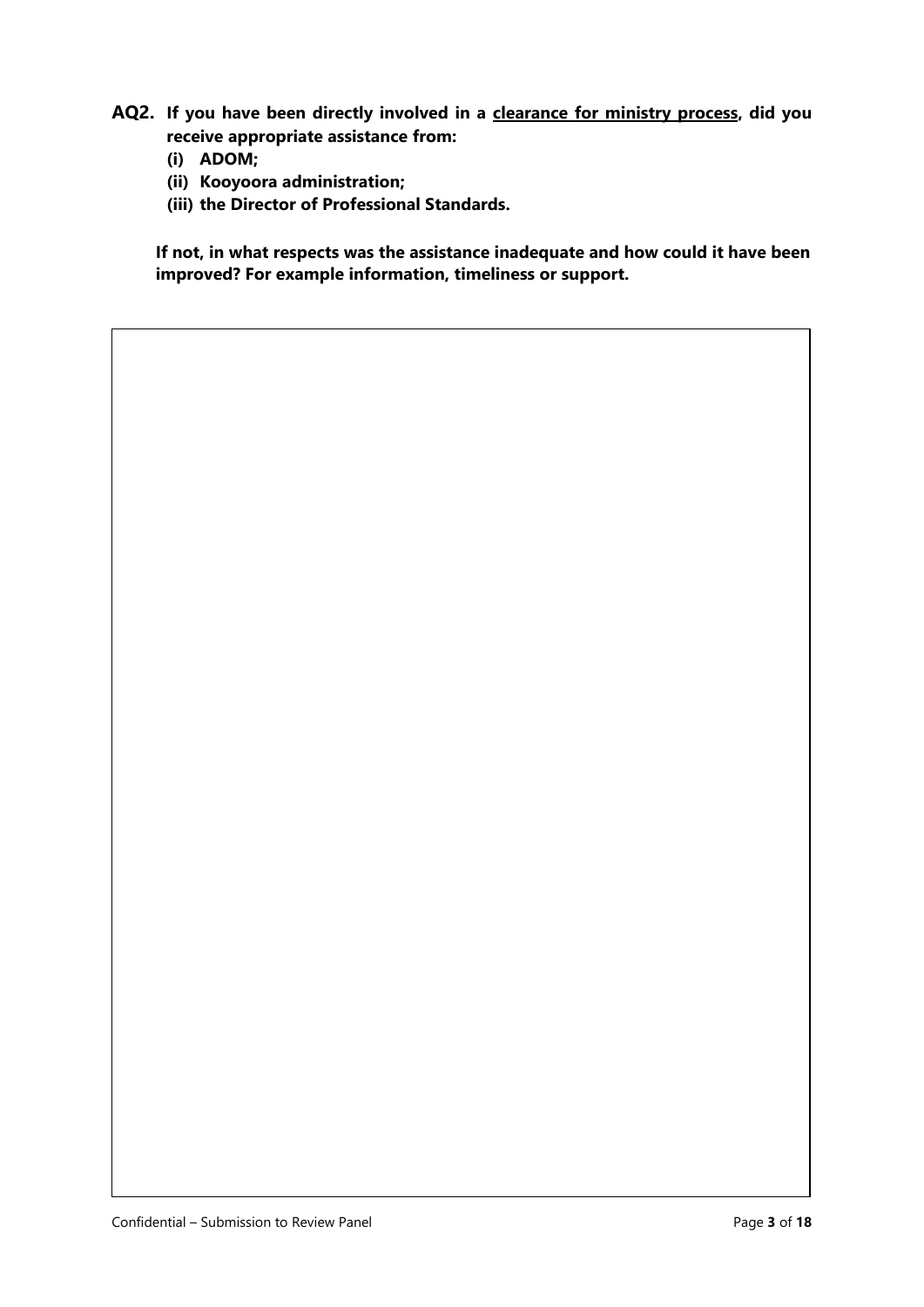## **AQ3. What is your opinion of the length of time it took to finalise the clearance for ministry process?**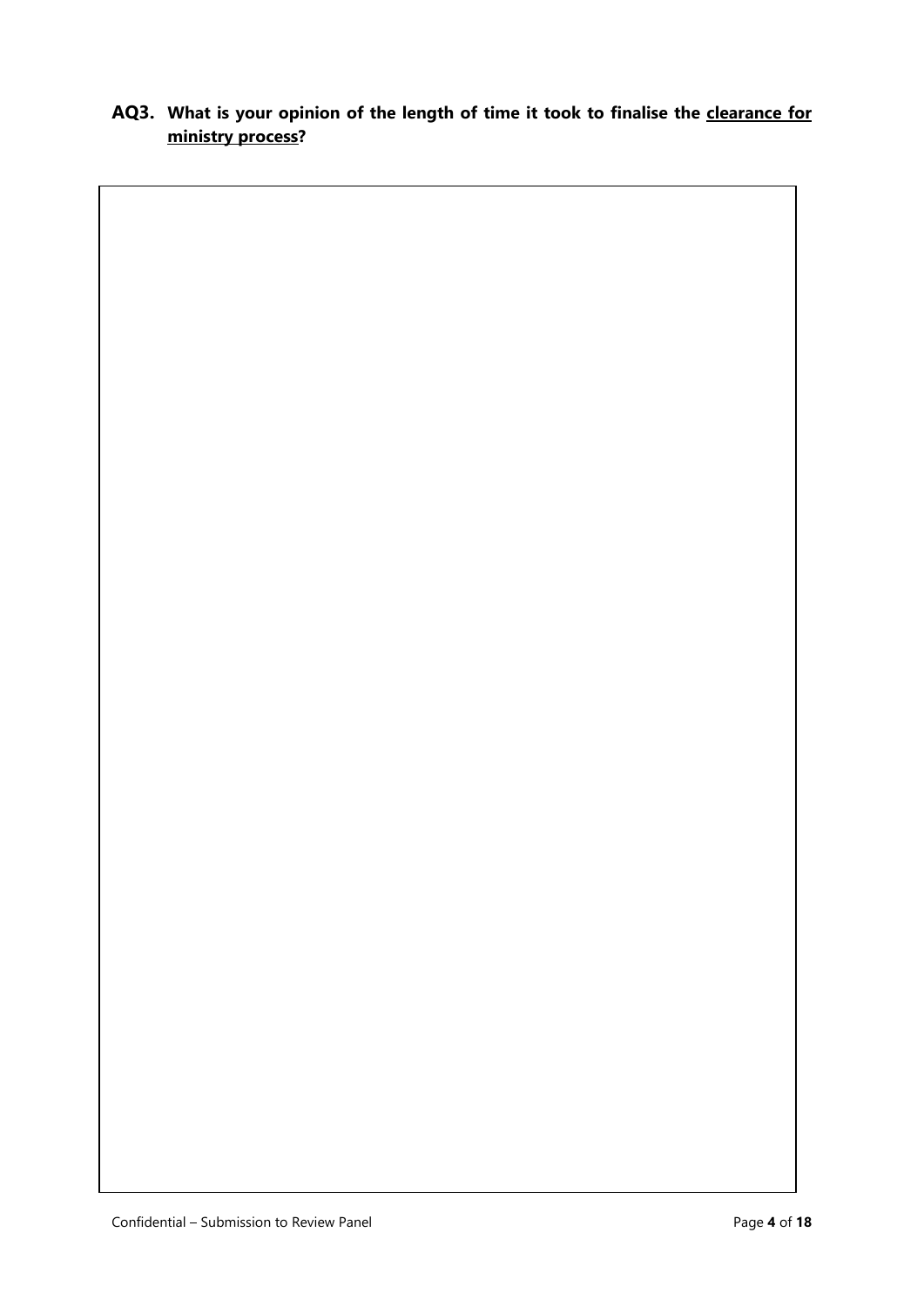### **AQ4. What concerns (if any) do you have about the clearance for ministry process?**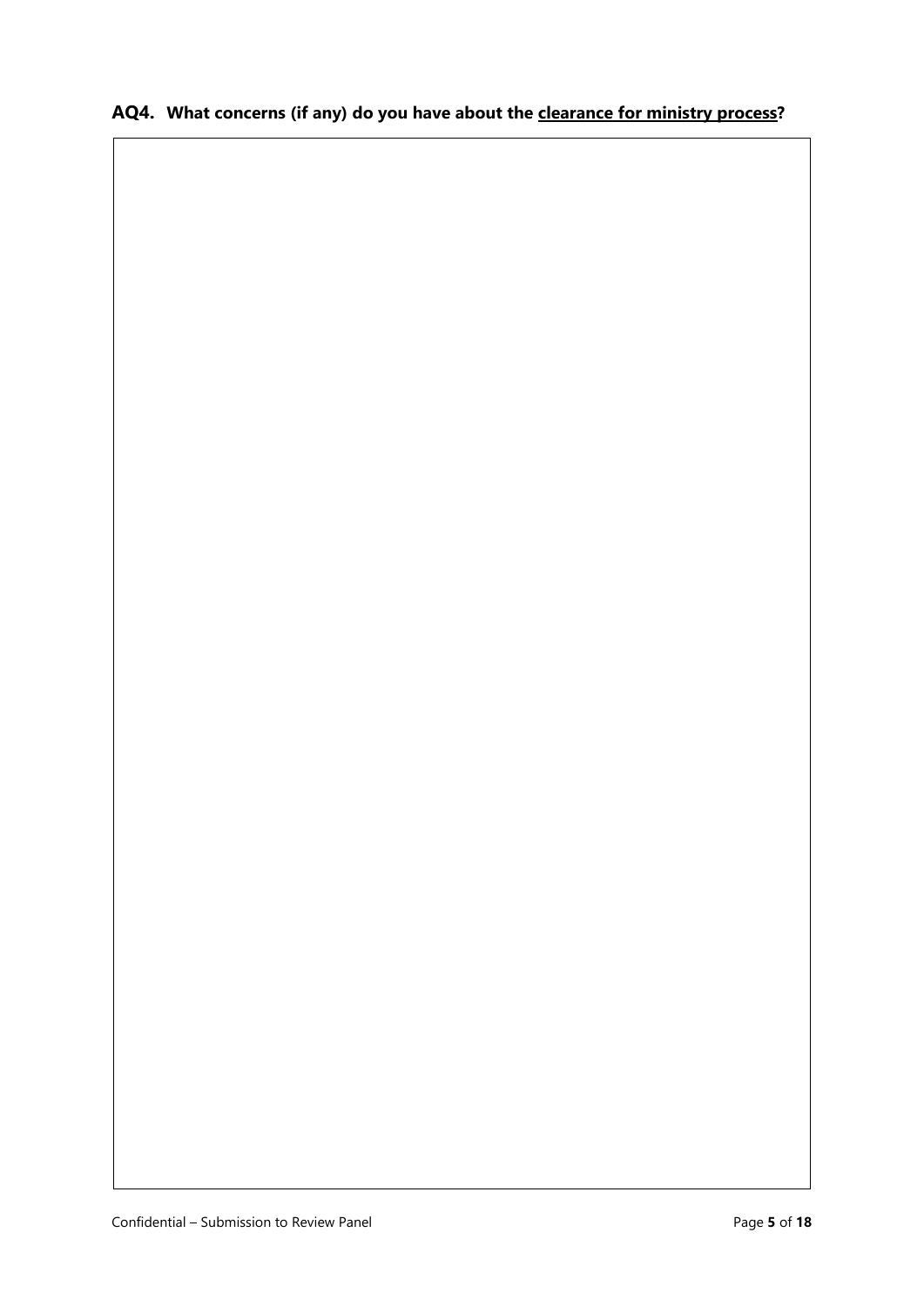**AQ5. How could the clearance for ministry process and its timeliness, expense, interaction between ADOM and Kooyoora, or outcomes be improved?**

# **AQ6. Do you think that the clearance for ministry process is effective in reducing harm?**

☐ **Yes** ☐ **No**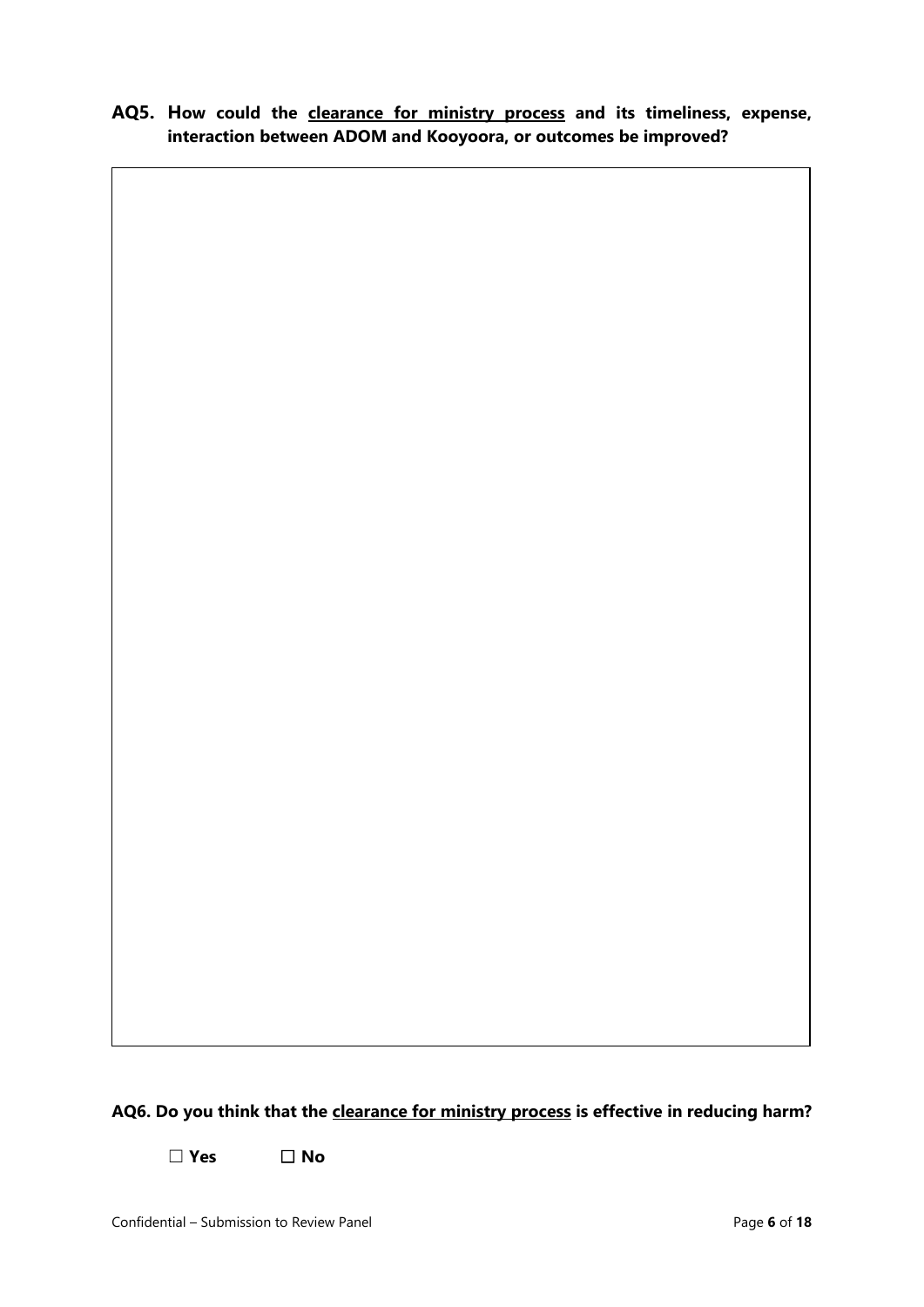# **PART B: Clearance for Service Process**

- **BQ1. Thinking about the clearance for service process, what is your experience or view of the involvement (if any) of:**
	- **(i) ADOM;**
	- **(ii) the person appointed by Kooyoora as its Director of Professional Standards;**
	- **(iii) the committee appointed by Kooyoora as its Professional Standards Committee;**
	- **(iv) the Professional Standards Board which is independent from Kooyoora.**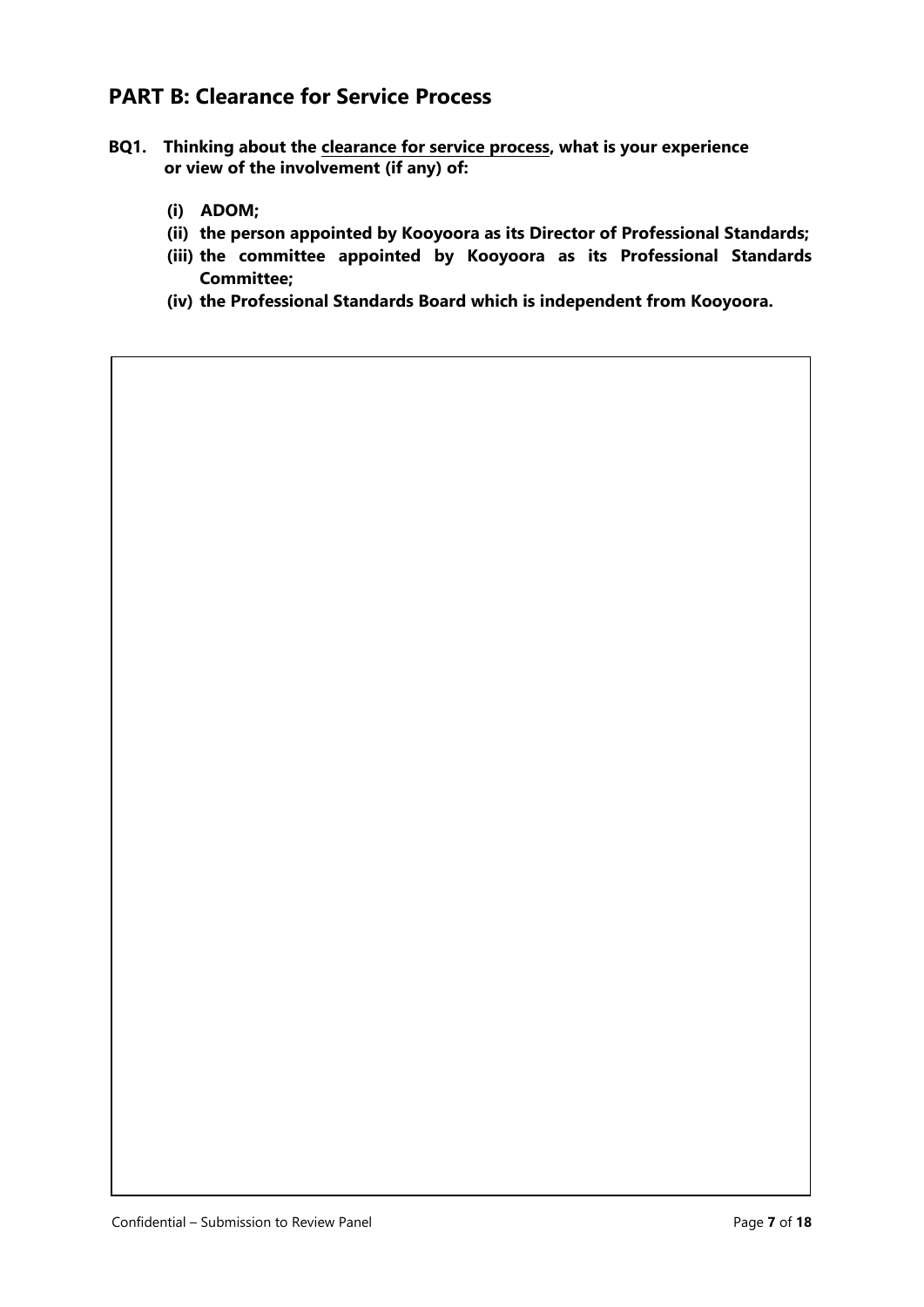- **BQ2. If you have been directly involved in a clearance for service process, did you receive appropriate assistance from:**
	- **(i) ADOM;**
	- **(ii) Kooyoora administration;**
	- **(iii) the Director of Professional Standards.**

**If not, in what respects was the assistance inadequate and how could it have been improved? For example information, timeliness or support.**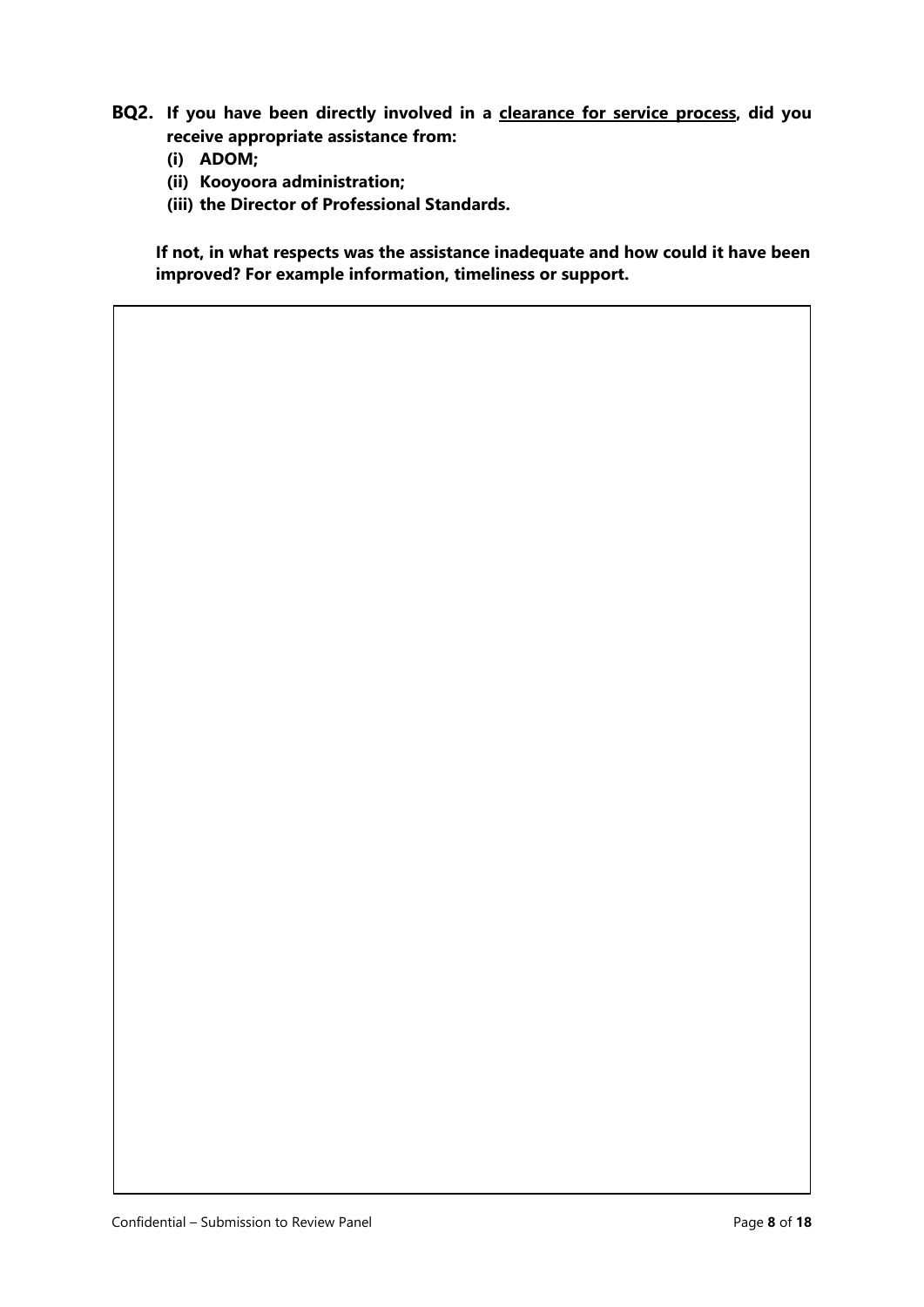#### **BQ3. What is your opinion of the length of time it took to finalise the clearance for service process?**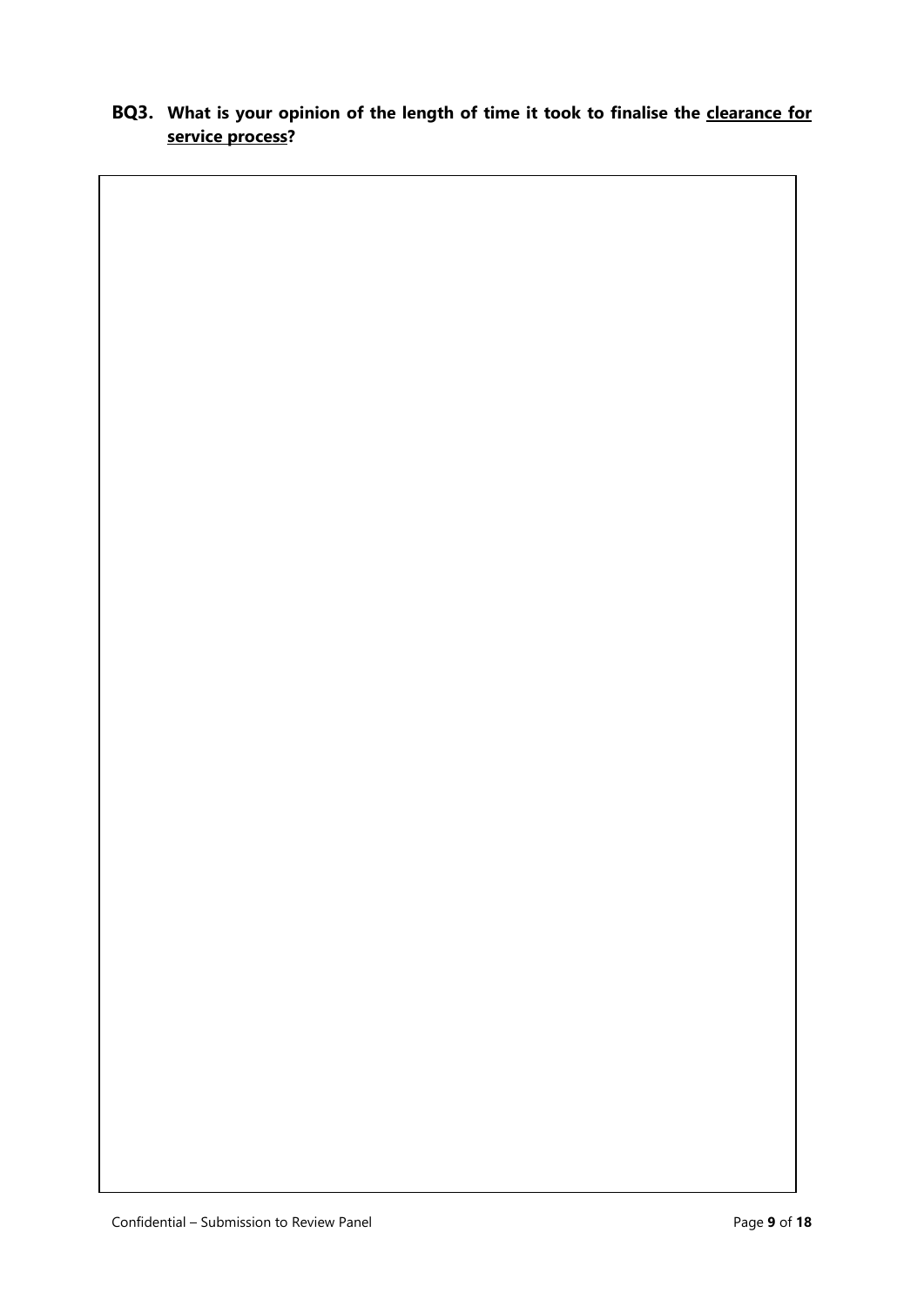### **BQ4. What concerns (if any) do you have about the clearance for service process?**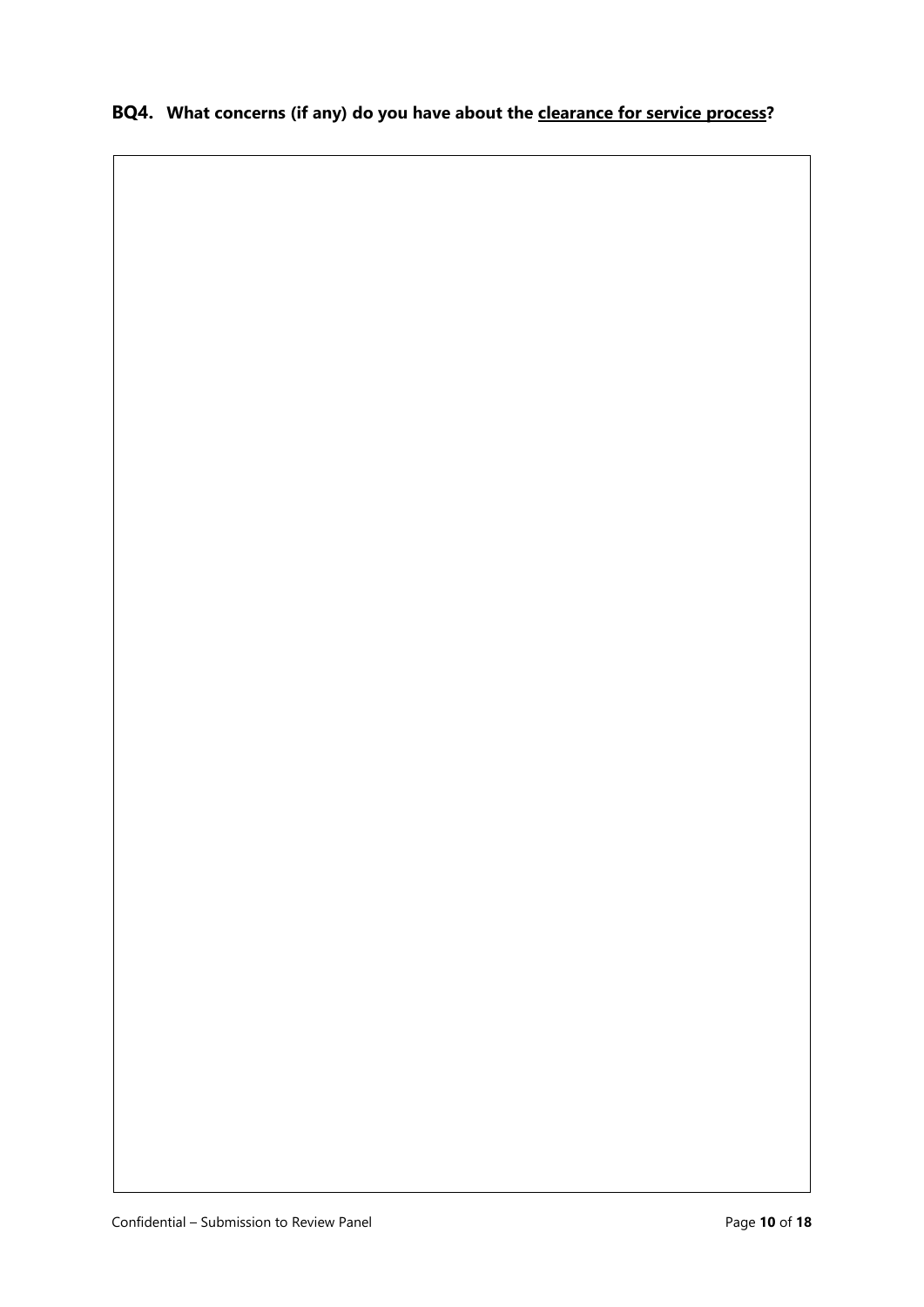**BQ5. How could the clearance for service process and its timeliness, expense, interaction between ADOM and Kooyoora, or outcomes be improved?**

#### **BQ6. Do you think that the clearance for service process is effective in reducing harm?**

☐ **Yes** ☐ **No**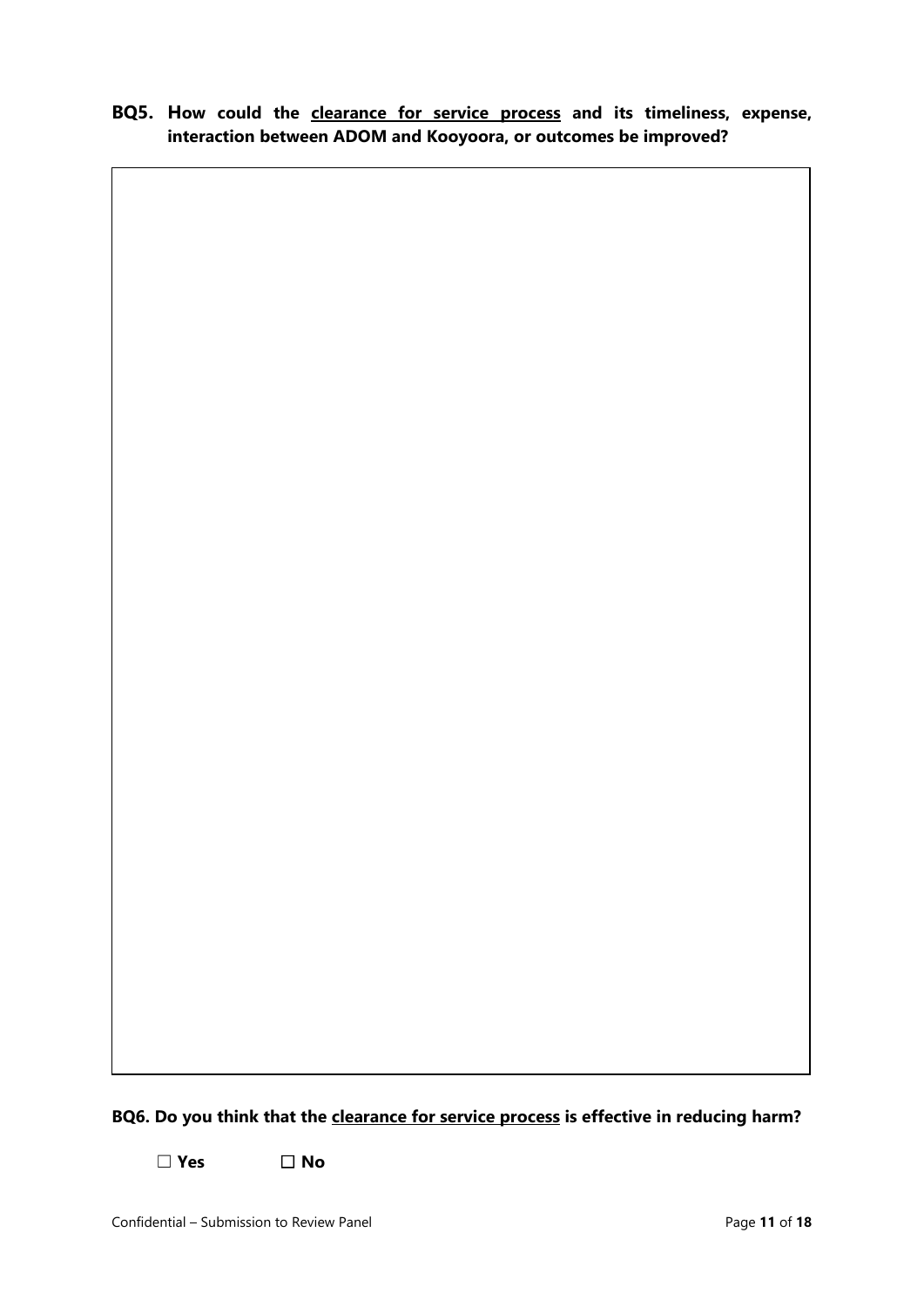# **PART C: Complaint Process**

- **CQ1. Thinking about the complaint process, what is your experience or view of the involvement (if any) of:**
	- **(i) ADOM**
	- **(ii) the person appointed by Kooyoora as its Director of Professional Standards;**
	- **(iii) the committee appointed by Kooyoora as its Professional Standards Committee;**
	- **(iv) The Professional Standards Board which is independent from Kooyoora**
	- **(v) The Professional Standards Review Board which is independent from Kooyoora.**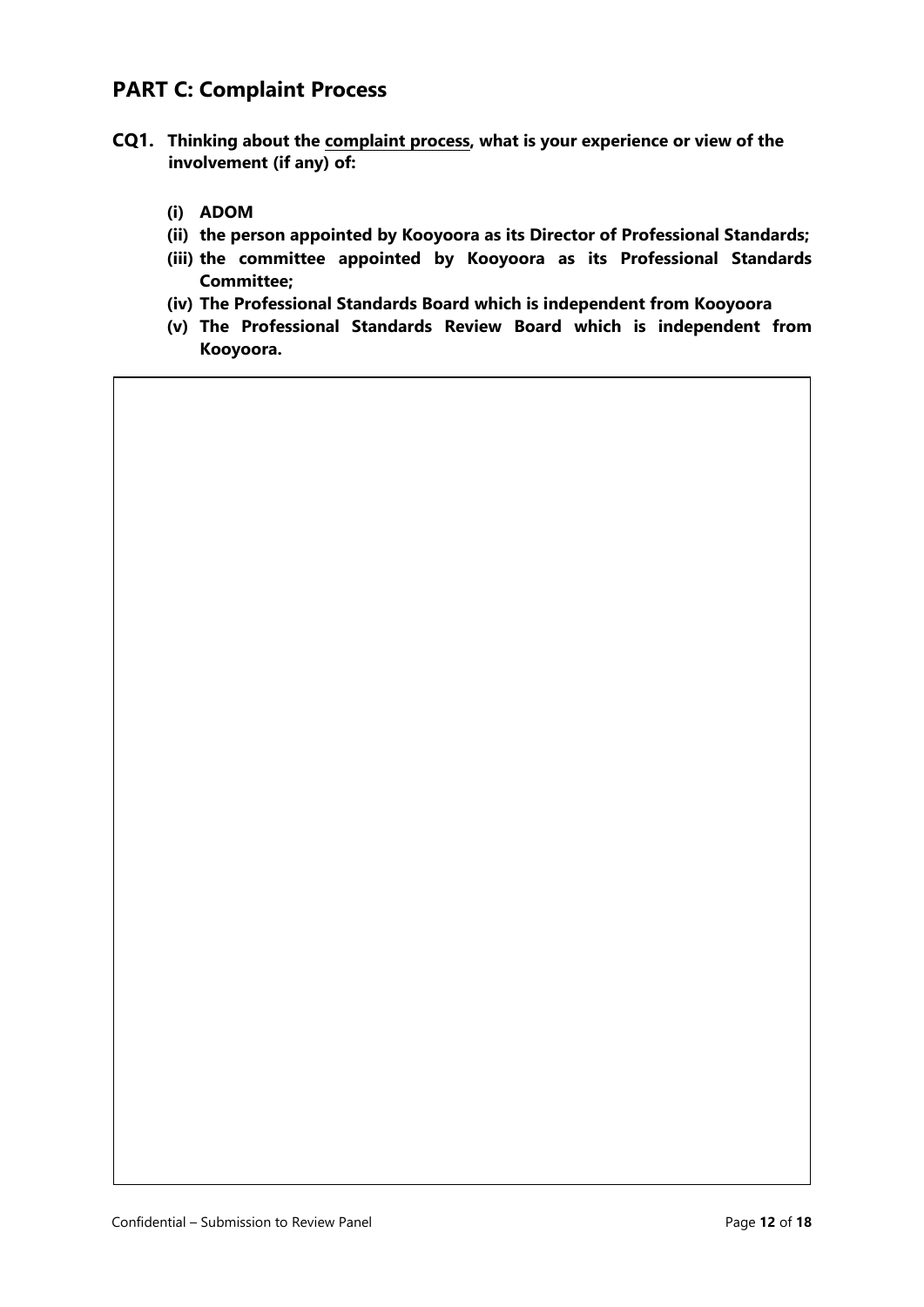- **CQ2. If you have been directly involved in a complaint process, did you receive appropriate assistance from:** 
	- **(i) ADOM;**
	- **(ii) Kooyoora administration**
	- **(iii) the Director of Professional Standards**

*If not***, in what respects was the assistance inadequate and how could it have been improved? For example, timeliness, expense and support provided?**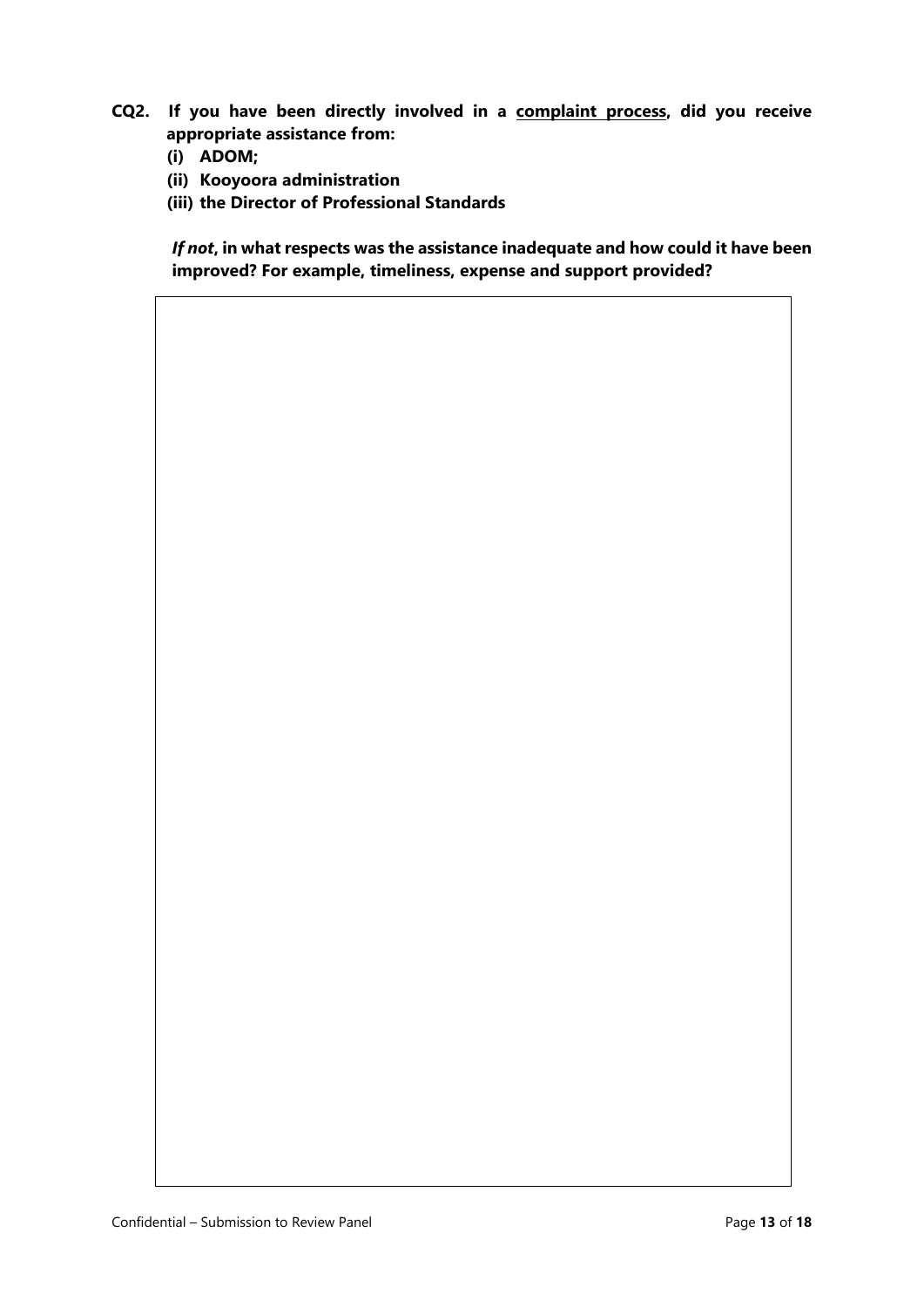#### **CQ3. What is your opinion of the length of time it took to resolve the complaint?**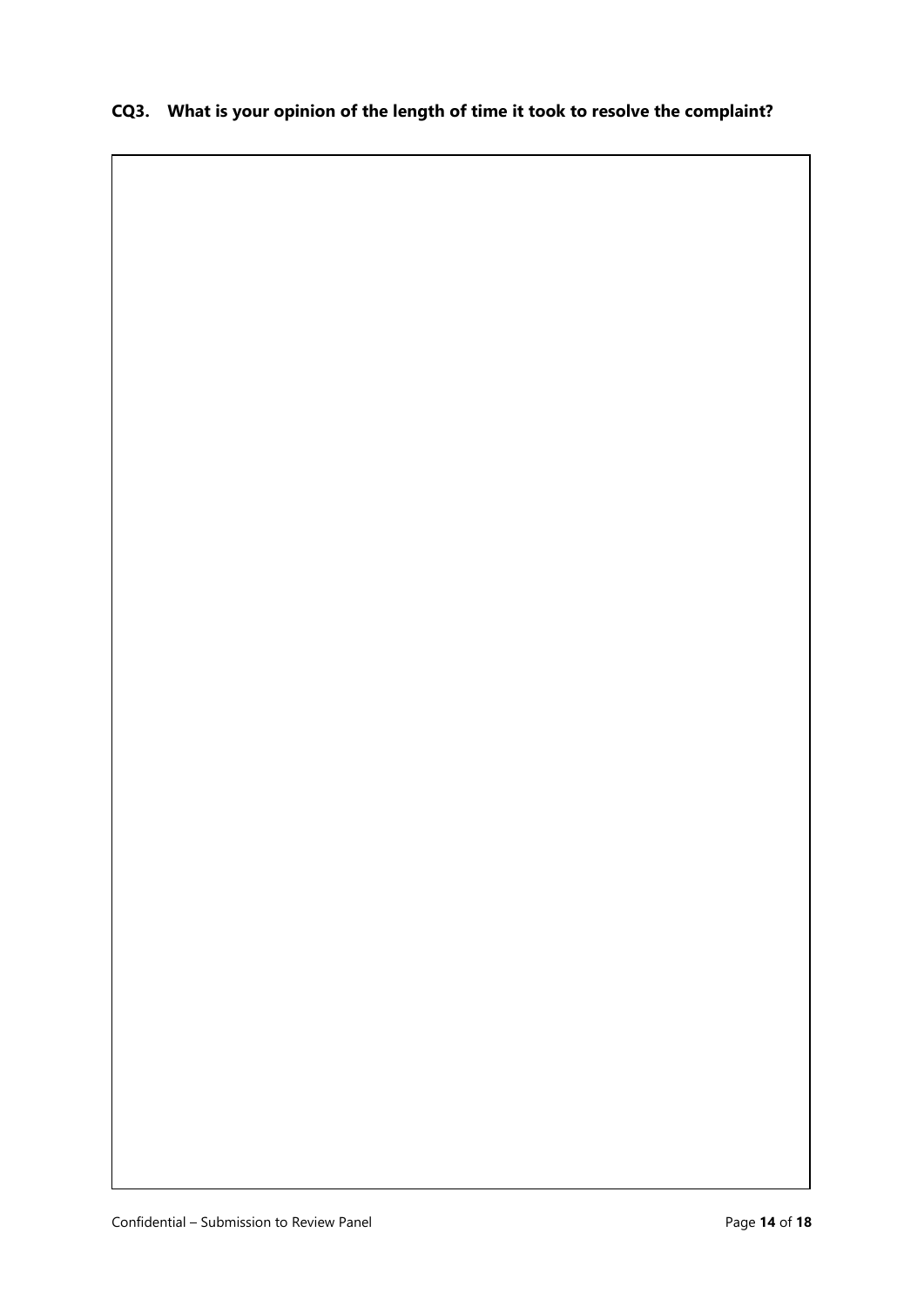# **CQ4. What concerns (if any) do you have about the complaint process?**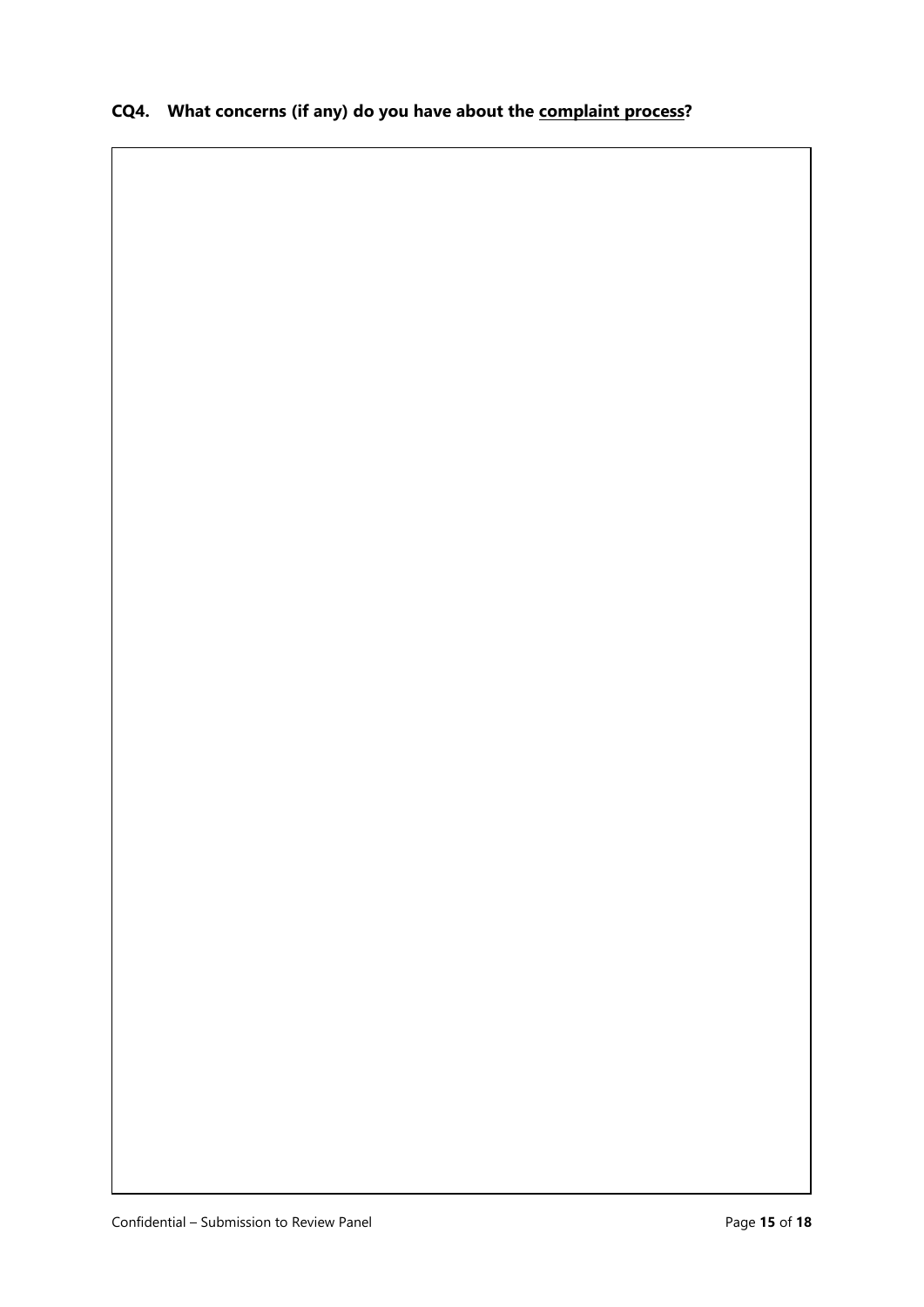#### **CQ5. How could the complaint process and its timeliness, expense or outcomes of the**  *process* **be improved?**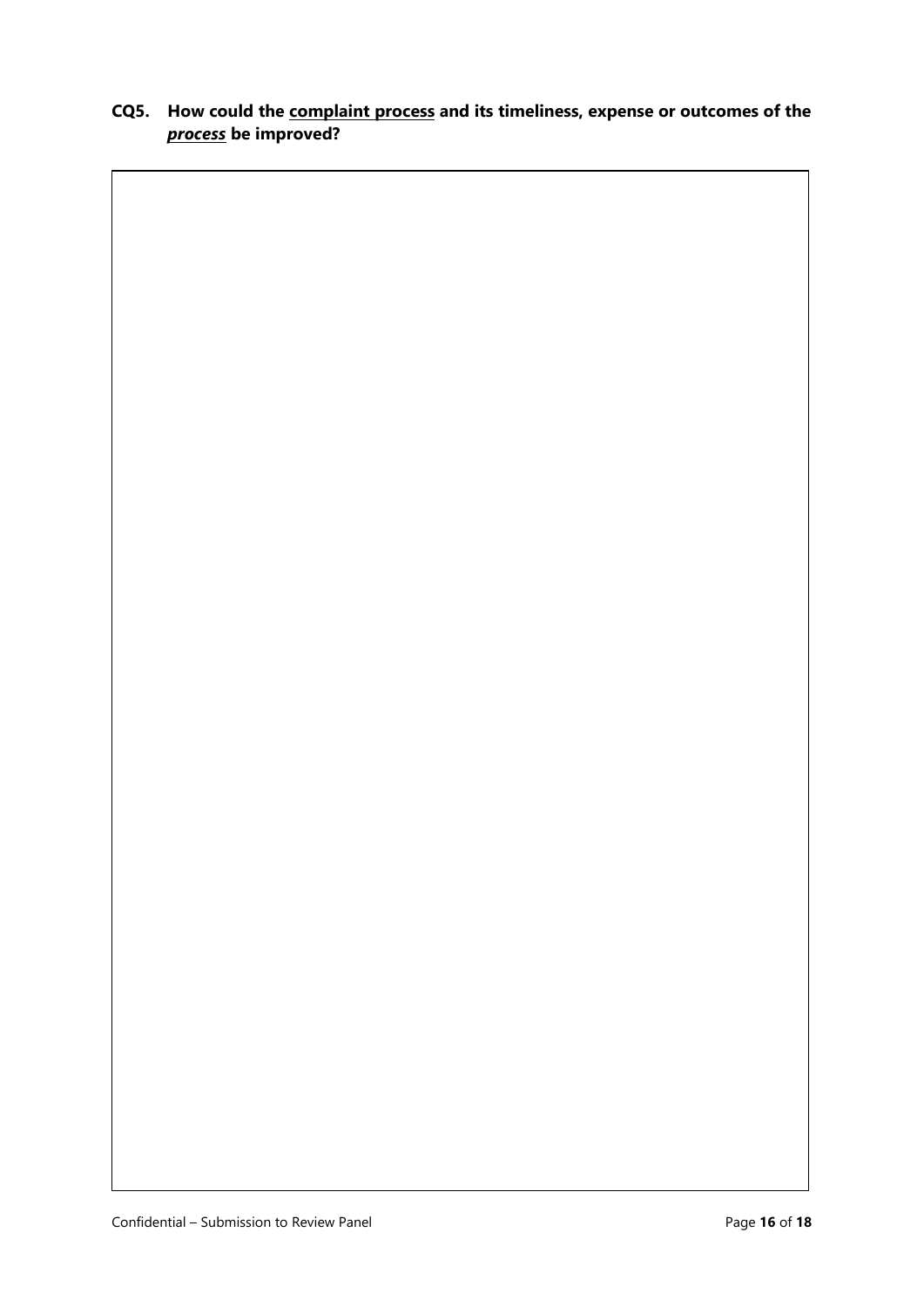**CQ6. Are there any other matters that you would like to bring to the Panel's attention regarding the complaint process or any other matter regarding Professional Standards?** 

| CQ7. | Do you think the complaints process assists ADOM to effectively respond to<br>harm? |
|------|-------------------------------------------------------------------------------------|

☐ **Yes** ☐ **No**

#### **CQ8. Do you think that the right outcome was ultimately reached?**

☐ **Yes** ☐ **No**